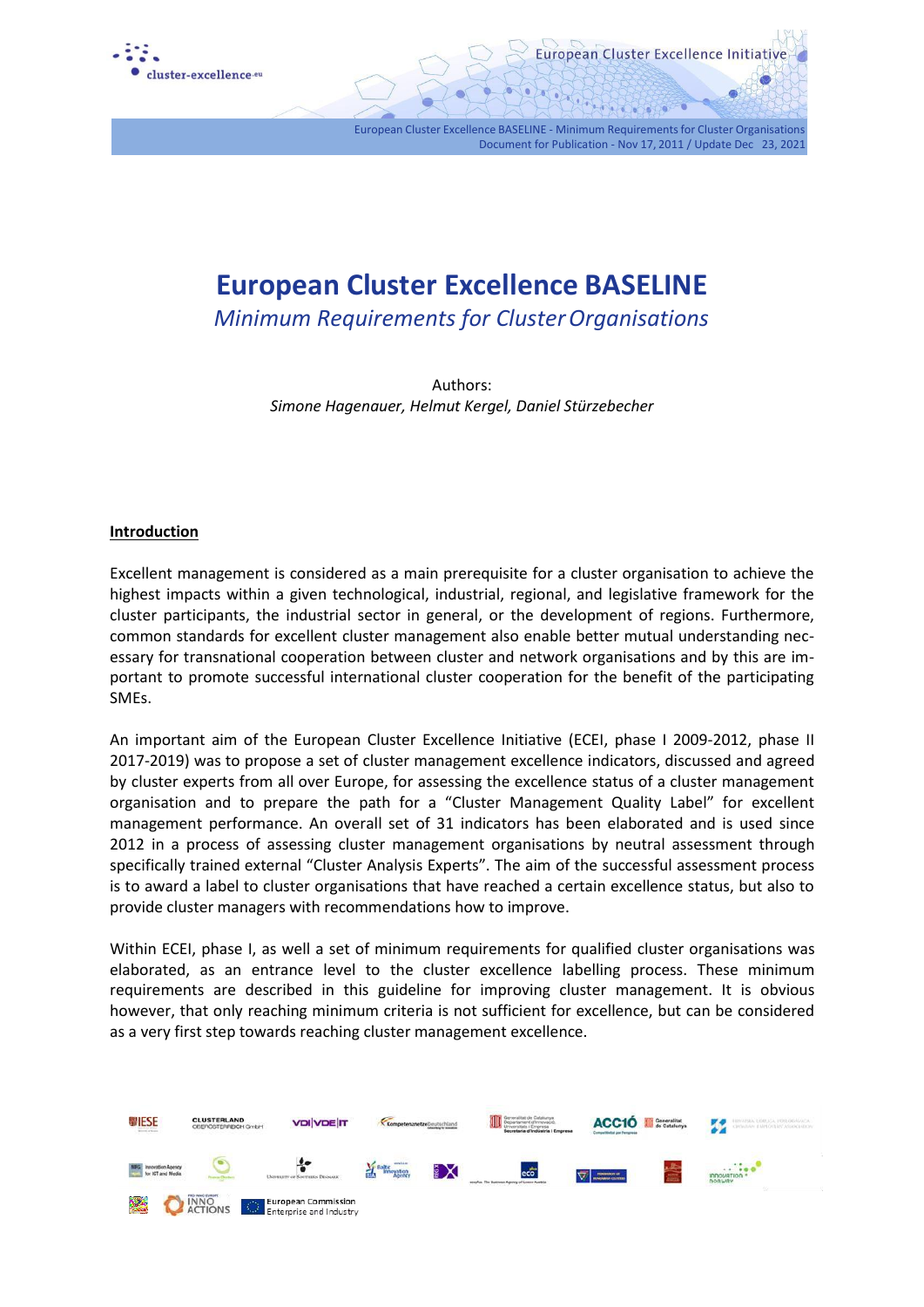

European Cluster Excellence BASELINE - Minimum Requirements for Cluster Organisation Document for Publication - Nov 17, 2011 / Update Dec 23, 2021

European Cluster Excellence Initiative

# **Structure of the Cluster**

The cluster management should consider that the cluster is clearly structured and that the participants are committed to the cluster organisation and also confirmed their participation through some kind of written form. The cluster should furthermore represent a critical mass of companies in relation to its sector or field of activity.

# 1.1.0 Committed Cluster Participation:

The cluster shall be dominated by so-called "committed cluster participants"\*. A cluster participant is committed if he/she actively contributes to the activities of the cluster through e.g. membership fees, signing of a declaration of accession, a letter of intent or a partnership agreement, etc. The cluster may as well have "non-committed" passive participants who show an interest in the cluster's activities going beyond the mere registration for a newsletter or similar (e.g. through regular participation in events), but who do not want to be committed to contribute actively to any of the cluster's activities. However, the number of "non-committed participants" shall be less than 90 % of all participants (committed and non-committed).

\* Potential cluster participants are businesses, R&D organisations, universities, intermediaries, etc., individual persons are only considered in very specific cases

# 1.1.1 Composition of the Cluster Participants:

More than half of the "committed cluster participants" shall be businesses (industry/service providers) within the cluster relevant sector or field of technology. The cluster shall also have research organisations and/or universities among its "committed participants".

# 1.1.2 Number of Committed Cluster Participants in Total:

At least 15 "committed cluster participants" should set up the cluster.

# **Typology, Governance, Co-operation**

Clusters characteristically change over time and have to adapt their strategy and activities accordingly. The cluster management has to have structures implemented for decision-making processes with clear roles of participants and other stakeholders in order to facilitate and balance continuity on one side and change on the other side.

## 2.1 Maturity of the Cluster Management:

The cluster organisation must have started their cluster management activities at least two years ago.

## 2.2.2 Qualification of the Cluster Management Team:

The operational personnel involved in the cluster organisation, responsible for managing the cluster shall be well qualified for the required management tasks to be performed. A certain minimum threshold of a mixture of education, work experience, and skills in management, communication, leadership, and sector knowledge shall be reached.

## 2.4 Clarity of Roles – Involvement of Stakeholders in the Decision Making Processes:

Decision making processes shall be clear and concise. At least four of the outlined six organisational aspects shall be in place:

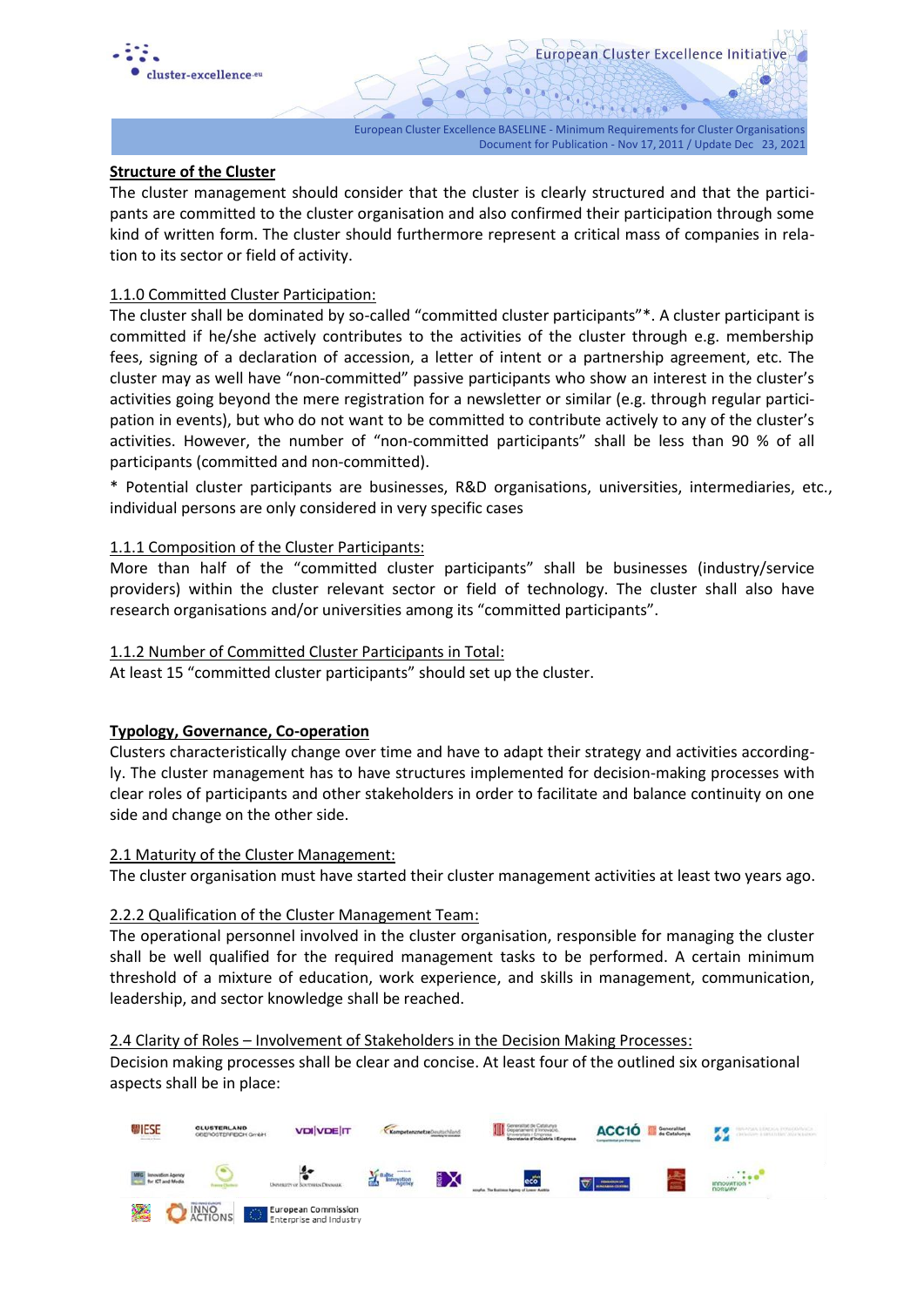

European Cluster Excellence BASELINE - Minimum Requirementsfor Cluster Organisations Document for Publication - Nov 17, 2011 / Update Dec 23, 2021

European Cluster Excellence Initiative

- Membership/Commitment documentation and bylaws
- Legal form of the cluster organisation and/or the overall cluster or cluster initiative
- Cluster manager is actively in place, managing his team, the day-to-day business, as well as the strategic longer-term aspects of the cluster; management team with clear roles
- A general meeting is held regularly, at least once a year, allowing "committed cluster participants" to express wishes and to provide inputs to the aims, objectives, and strategy
- A management group (board, high-level group, etc.), mainly composed by representatives of industrial cluster participants, elected or nominated by the cluster participants in a transparent manner, and having the decision power regarding strategic orientations, new membership requests, recruitment of cluster management personnel, budget control, etc.
- Advisory board and/or scientific board(s) with a composition complementing the composition of stakeholders in the other decision domains.

2.5 Direct Personal Contacts between the Cluster Management Team and the Cluster Participants: During a 12-months period, the cluster management team must have been in direct contact with at least 20 % of the "committed cluster participants", meaning

- a contact during a visit at the participants premises or a visit of the participant in the premises of the cluster organisation
- an extensive bilateral exchange of information and experience via telephone or email, or
- joint action of the cluster management team and representatives of the participant in specific projects, working groups, and/or other joint activities.

# 2.6 Degree of Co-operation within the Cluster:

During a 12-months period, at least 15 % of the "committed cluster participants" shall be involved in bilateral and/or multilateral co-operation activities with each other, not necessarily facilitated by specific actions of the cluster organisation. Participation in regular working groups, projects, delegation visits (incoming and outgoing), joint trade fair activities, lecturing activities, etc. shall be considered here, with a minimum effort of two working days spent. Passive participation in seminars, workshops, courses shall not be considered in this context.

# 2.7 Integration of the Cluster Organisation in the Innovation System:

The cluster organisation shall maintain good co-operation contacts with stakeholders and organisations of institutional innovation support and service providers, etc. on a regular basis. These organisations must not necessarily be "committed participants" of the cluster.

# **Financing Cluster Management**

The activities of cluster organisations can be very diverse. Furthermore, very different expectations of cluster participants require very specific actions. A cluster organisation therefore requires sufficient resources for a successful operation. A secure financial situation with diversified sources for financial income allows a concentration of the core work of managing the cluster and its activities. However considered as a very important issue, the indicators related to financing are not considered as minimum requirements due to the different cluster financing approaches and patterns in Europe and worldwide.

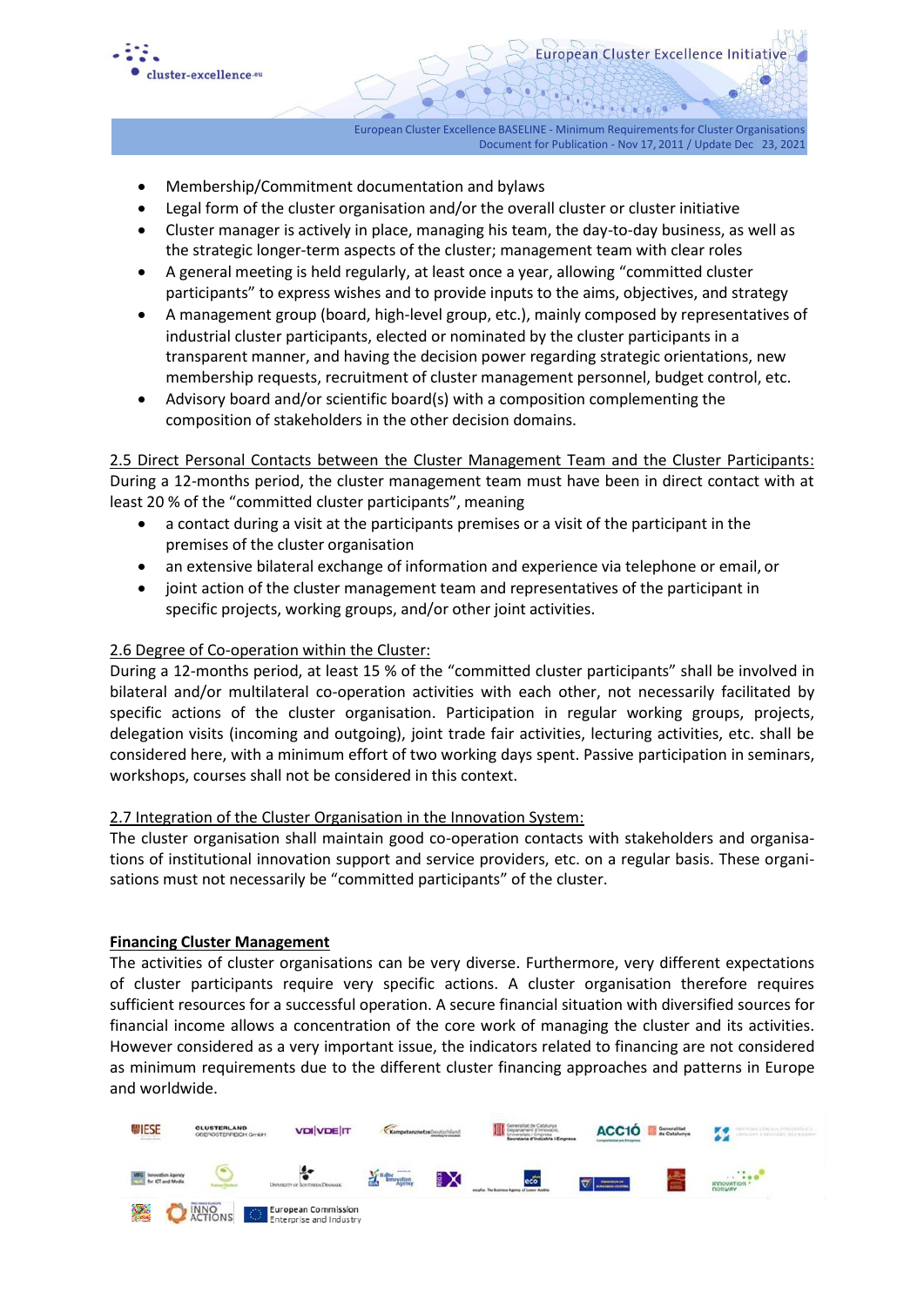

# **Strategy, Objectives, Services**

The elaboration and implementation of a strategic positioning of the cluster is considered as one main issue for cluster management. A clear and well prepared strategy and a strong link to the cluster participants builds the base for implementing and performing a spectrum of actions, serving the needs of the cluster participants in the most successful manner.

# 4.1.1 Strategy Building Process:

The involvement of companies in the process of strategic analysis is mandatory. Furthermore, a minimum of two of the following strategic instruments/approaches/methods shall be used, in the context of strategic analysis:

- Identification of the industry and market challenges, e.g. by conducting an industry analysis on the attractiveness of the strategic segments where the cluster participants compete or could compete, based on own studies and/or existing studies
- Analysis of the value chain and value systems for the existing industrial/technological sector and for the needed value system for the transformation of the cluster strategy
- Benchmarking against Advanced Buyers Purchase Criteria (locally and globally) in the new strategy, identification of key success factors to compete and benchmark the new value chain activities against best practices worldwide
- Further strategic planning tools like SWOT or similar instruments

These steps of analysis shall be performed by the cluster management team and shared with the cluster participants through participatory processes, for example:

- Integration of results of member feedbacks (by surveys, specific feedback workshops, etc.)
- Utilisation of other strategic planning workshops or similar instruments.

# 4.1.2 Documentation of the Cluster Strategy:

The cluster's strategic challenges shall be outlined in a documented (written format, ppt, multimedia, …) format, describing the previous analysis, the strategic options for the participants of the cluster and the way in which the cluster organisation plans to support them in the long, medium, and short term, stating aims and objectives (qualitatively and as well quantitatively, see indicator 4.1.6).

# 4.1.3 Implementation Plan:

The cluster organisation shall have available and develop further a written action and implementation plan with measurable targets and dedicated budgets. The implementation plan shall be in line with the cluster strategy and the documented strategic challenges.

# 4.1.4 Financial Controlling System:

An easy-to-use tool for day-to-day financial controlling and reporting system for the cluster organisation's activities on at least quarterly basis shall be in place.

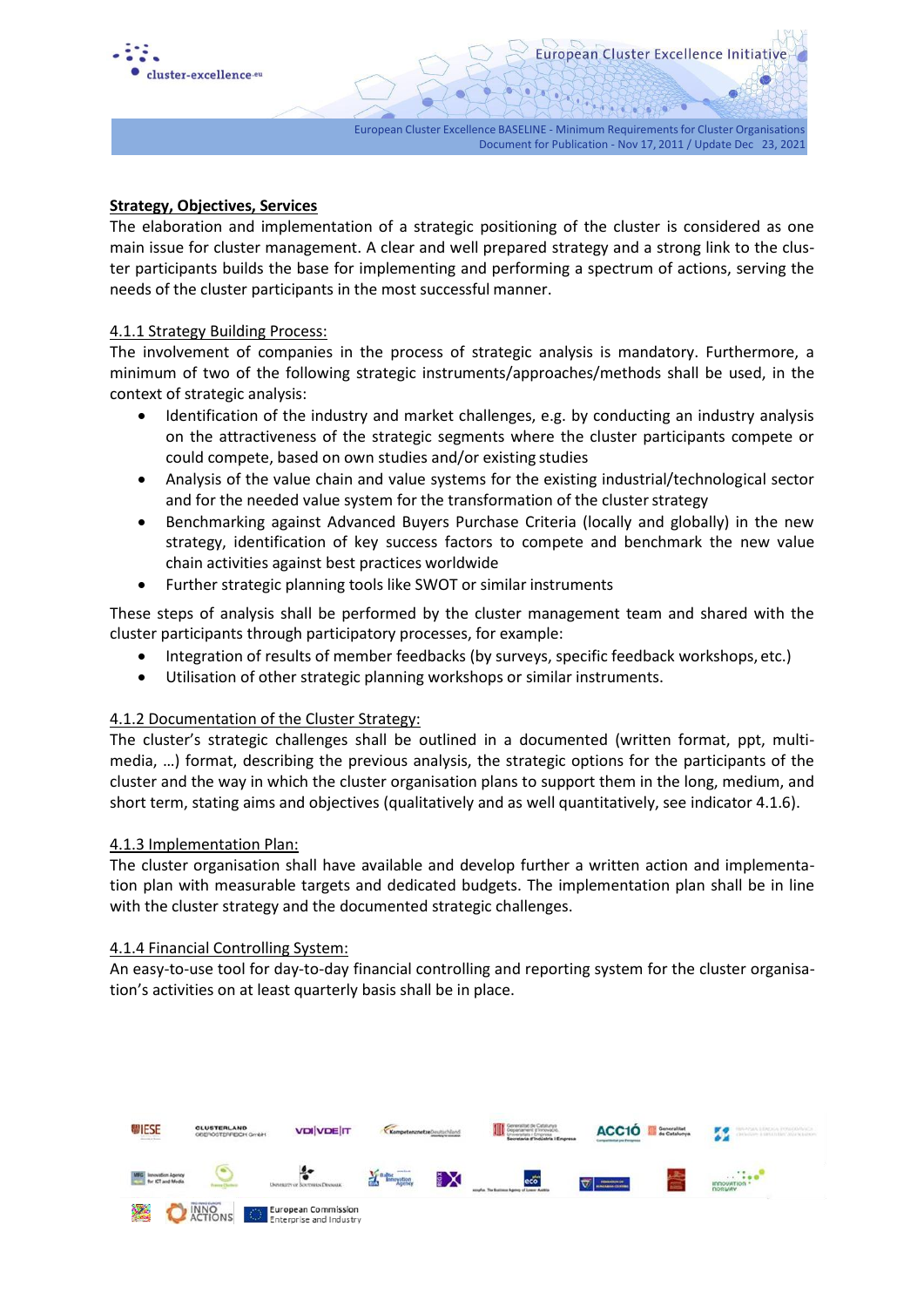

European Cluster Excellence BASELINE - Minimum Requirementsfor Cluster Organisations Document for Publication - Nov 17, 2011 / Update Dec 23, 2021

European Cluster Excellence Initiative

# 4.1.5 Review of the Cluster Strategy and Implementation Plan:

A process to review und update the documented cluster strategy and the strategic challenges for the cluster shall be foreseen at least every five years, either due to requirements of any public funding or due to intrinsic strategic planning cycles. The implementation plan shall undergo a respective review at least every two years. If no review of strategy/implementation plan was done during the past two years, at least a review must be convincingly planned for the near future (< 6 months).

# 4.1.6 Performance Monitoring of Cluster Management:

There shall be a controlling (Key Performance Indicator) system in place and be used to monitor the performance of the cluster organisation against fulfilment/achievement of the strategic challenges on a regular basis (at least annually).

# 4.3 Activities and Services of the Cluster Organisation:

The cluster management team shall provide a certain spectrum of services for the cluster participants with significant intensity in its 3 most important fields of activities (e.g. improving innovation capability, exploring business opportunities, fostering entrepreneurship, education & training, etc.).

# 4.4 Performance of the Cluster Management:

The cluster organisation must have fulfilled at least 50 % of the targets setout in the cluster organisation's performance monitoring system (see indicator 4.1.6) and/or in the annual implementation plan (see indicator 4.1.3) in the last 12 months.

# 4.6.2 Cluster Organisation's Web Presence:

The cluster organisation must initiate and regularly update its web presence (webpage, social networks), giving overviews and details of the cluster (participants overview) and of the work of the cluster organisation and maybe even of the industrial and/or technological sector in general, as well as important contact points in the local language. As internationalisation of clusters is regarded as an important issue, basic information and contact data shall also be accessible in English.

# **Achievements and Recognition**

The "ECEI Cluster Management Labelling" should apply to all types of cluster organisations in all possible technological and/or industrial/commercial areas. Therefore, the direct impact achieved is only comparable on the basis of success stories and media appearance. Furthermore, tools for assessing customer satisfaction shall be in place to give an indication if the expectations of the cluster's stakeholders and participants are fulfilled.

## **Conclusions**

The above described selected indicators for analysing the management excellence status of a cluster organisation can be perfectly used by cluster organisations to initiate a first self-assessment of their status regarding cluster management excellence. Only cluster organisations following high standards of cluster management in particular will be in the position to support their SME participants in their aims for identifying possibilities for international cooperation.

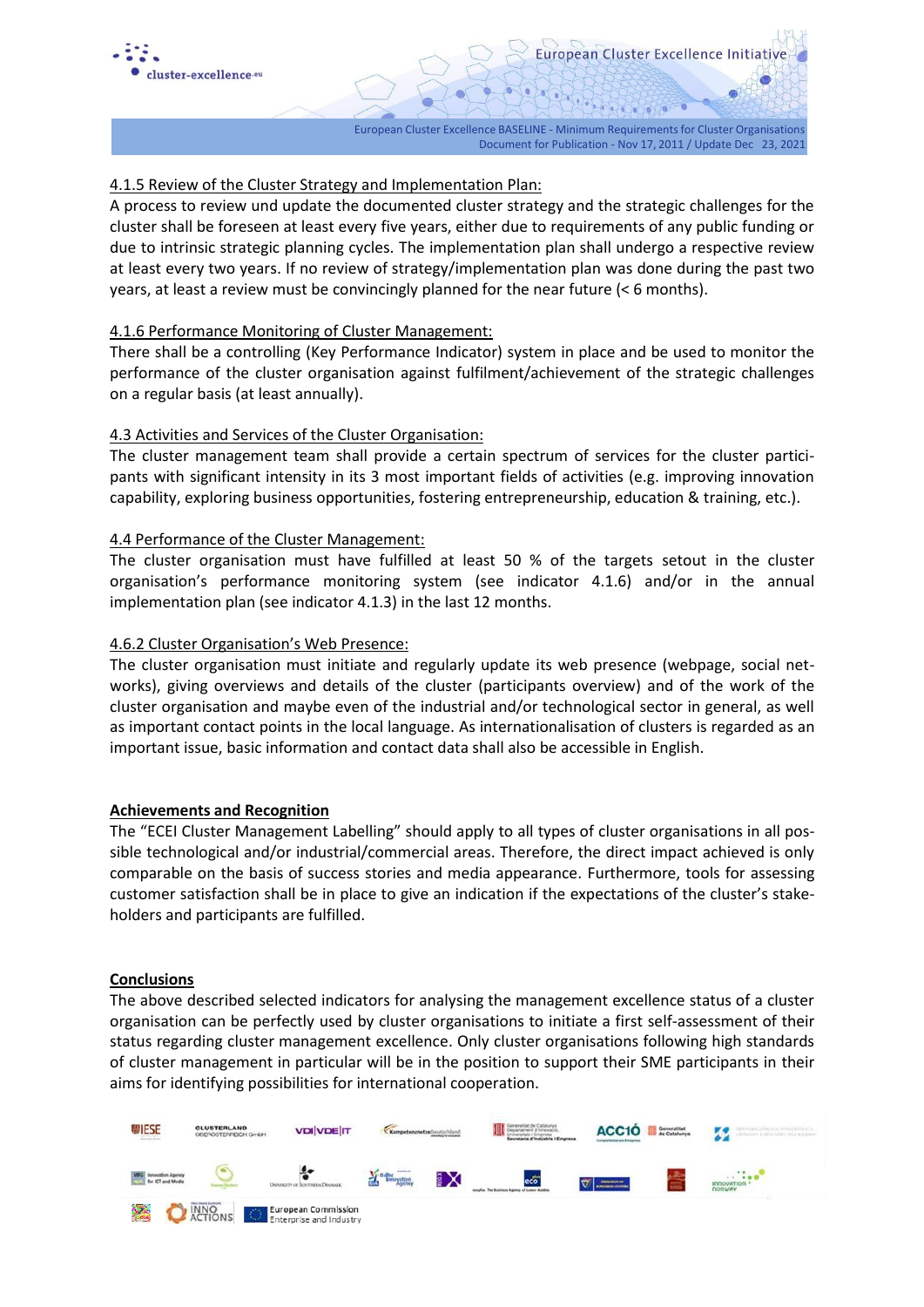



European Cluster Excellence BASELINE - Minimum Requirementsfor Cluster Organisations

**RANGE** 

Document for Publication - Nov 17, 2011

| <b>Annex: Indicators of the ECEI Cluster Management Excellence Label Assessment</b> |   |                                                                                           |
|-------------------------------------------------------------------------------------|---|-------------------------------------------------------------------------------------------|
| <b>Structure of the Cluster</b>                                                     |   |                                                                                           |
| 1.1.0                                                                               | ✓ | <b>Committed Cluster Participation</b>                                                    |
| 1.1.1                                                                               | ✓ | Composition of the Cluster Participants                                                   |
| 1.1.2                                                                               | ✓ | Number of Committed Cluster Participants in Total                                         |
| 1.2                                                                                 |   | Geographical Concentration of the Cluster Participants                                    |
| <b>Typology, Governance, Cooperation</b>                                            |   |                                                                                           |
| 2.1                                                                                 | ✓ | Maturity of the Cluster Management                                                        |
| 2.2.1                                                                               |   | Human Resources Available for the Cluster Management                                      |
| 2.2.2                                                                               | ✓ | Qualification of the Cluster Management Team                                              |
| 2.2.3                                                                               |   | Life Long Learning Aspects for the Cluster Management Team                                |
| 2.2.4                                                                               |   | Stability and Continuity of Human Resources of the Cluster Management Team                |
| 2.3                                                                                 |   | Stability of Cluster Participation                                                        |
| 2.4                                                                                 | ✓ | Clarity of Roles - Involvement of Stakeholders in the Decision Making Processes           |
| 2.5                                                                                 | ✓ | Direct Personal Contacts Between the Cluster Management Team and the Cluster Participants |
| 2.6                                                                                 | ✓ | Degree of Cooperation within the Cluster                                                  |
| 2.7                                                                                 | ✓ | Integration of the Cluster Organisation in the Innovation System                          |
| <b>Financing Cluster Management</b>                                                 |   |                                                                                           |
| 3.1                                                                                 |   | Prospects of the Financial Resources of the Cluster Organisation                          |
| 3.2                                                                                 |   | Share of Financial Resources from Private Sources                                         |
| <b>Strategy, Objectives, Services</b>                                               |   |                                                                                           |
| 4.1.1                                                                               | ✓ | <b>Strategy Building Process</b>                                                          |
| 4.1.2                                                                               | ✓ | Documentation of the Cluster Strategy                                                     |
| 4.1.3                                                                               | ✓ | <b>Implementation Plan</b>                                                                |
| 4.1.4                                                                               | ✓ | <b>Financial Controlling System</b>                                                       |
| 4.1.5                                                                               | ✓ | Review of the Cluster Strategy and Implementation Plan                                    |
| 4.1.6                                                                               | ✓ | Performance Monitoring of Cluster Management                                              |
| 4.2                                                                                 |   | Focus of the Cluster Strategy                                                             |
| 4.3                                                                                 | ✓ | Activities and Services of the Cluster Management                                         |
| 4.4                                                                                 | ✓ | Performance of the Cluster Management                                                     |
| 4.5                                                                                 |   | <b>Working Groups</b>                                                                     |
| 4.6.1                                                                               |   | Communication of the Cluster Organisation                                                 |
| 4.6.2                                                                               | ✓ | <b>Cluster Organisation's Web Presence</b>                                                |
| <b>Achievements and Recognition</b>                                                 |   |                                                                                           |
| 5.1                                                                                 |   | Recognition of the Cluster in Publications, Press, Media                                  |
| 5.2                                                                                 |   | <b>Success Stories</b>                                                                    |
| 5.3                                                                                 |   | Customer and Cluster Participants' Satisfaction Assessment                                |
| $\checkmark$ = minimum requirement                                                  |   |                                                                                           |